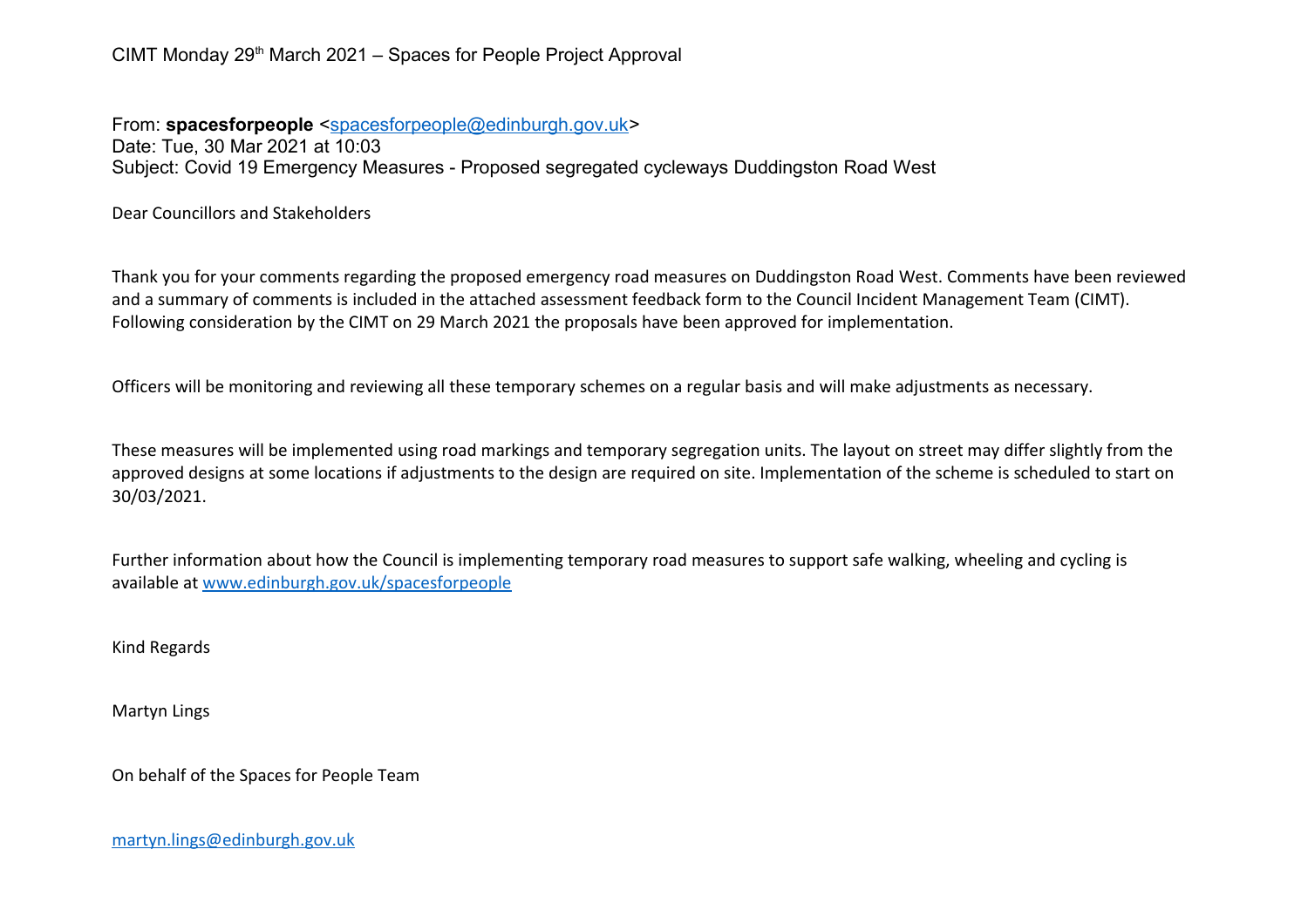Notification sent to all ward councillors, transport spokespeople, emergency services, Living Streets, Spokes, Edinburgh Access Panel and relevant Community Councils on 19<sup>th</sup> March. Recipients were given five days to respond with comments. The measures would be implemented under emergency delegated decision-making powers using a Temporary Traffic Regulation Order.

## **Project Proposal**

| Location                 | <b>Justification</b>                                                                                                                                                                                                                                                                                                            | Recommendation                                                                                                                                                                                                                                                                                                                                       |
|--------------------------|---------------------------------------------------------------------------------------------------------------------------------------------------------------------------------------------------------------------------------------------------------------------------------------------------------------------------------|------------------------------------------------------------------------------------------------------------------------------------------------------------------------------------------------------------------------------------------------------------------------------------------------------------------------------------------------------|
| Duddingston<br>Road West | Introduction of segregated cycleways on Duddingston Road<br>West<br>• Retention of access to driveways along the route<br>Additional restriction of parking at all times alongside the<br>segregation at certain sections<br>• Retention of loading and blue badge parking along the route<br>• Retention of existing bus stops | Implement scheme as planned<br>with the additional of:<br>1. Additional double yellow lines to<br>protect blue badge parking and<br>loading on a section of The<br><b>Causeway by Blizzy Lizzy</b><br>2. No overtaking markings on<br>some sections<br>3. 20mph speed limit along the<br>whole road.<br>4. Remove Guardrail near to Blizzy<br>Lizzy. |

## **Feedback**

| <b>Comment from</b>        | <b>Comment</b>                                                                                                                                                                     | <b>Response</b>                                                                                                                              |
|----------------------------|------------------------------------------------------------------------------------------------------------------------------------------------------------------------------------|----------------------------------------------------------------------------------------------------------------------------------------------|
| <b>Councillors</b>         |                                                                                                                                                                                    |                                                                                                                                              |
| <b>CIIr Steve Burgess</b>  | am supportive of these proposals thanks.<br>Can anything be done to improve the footways for<br>pedestrians as well?                                                               | We will consider this, though in general the road widths<br>mean that this delivering coherent and meaningful<br>footway gains is difficult. |
| <b>Cllr Joan Griffiths</b> | Forwarding email to you from my constituent raising<br>his concerns regarding the above. 1 - 5                                                                                     |                                                                                                                                              |
| <b>Cllr Joan Griffiths</b> | 1. You should be aware that I lodged my strong<br>objections to these proposals with the relevant<br>officials. My neighbours are doing likewise and<br>feelings are running high. |                                                                                                                                              |
| <b>Cllr Joan Griffiths</b> | 2. I will not repeat the details but briefly we think the<br>road is too narrow given its use by buses and<br>commercial traffic.                                                  | The street widths that have been retained meet the<br>dimensions set out in the Edinburgh Street Design                                      |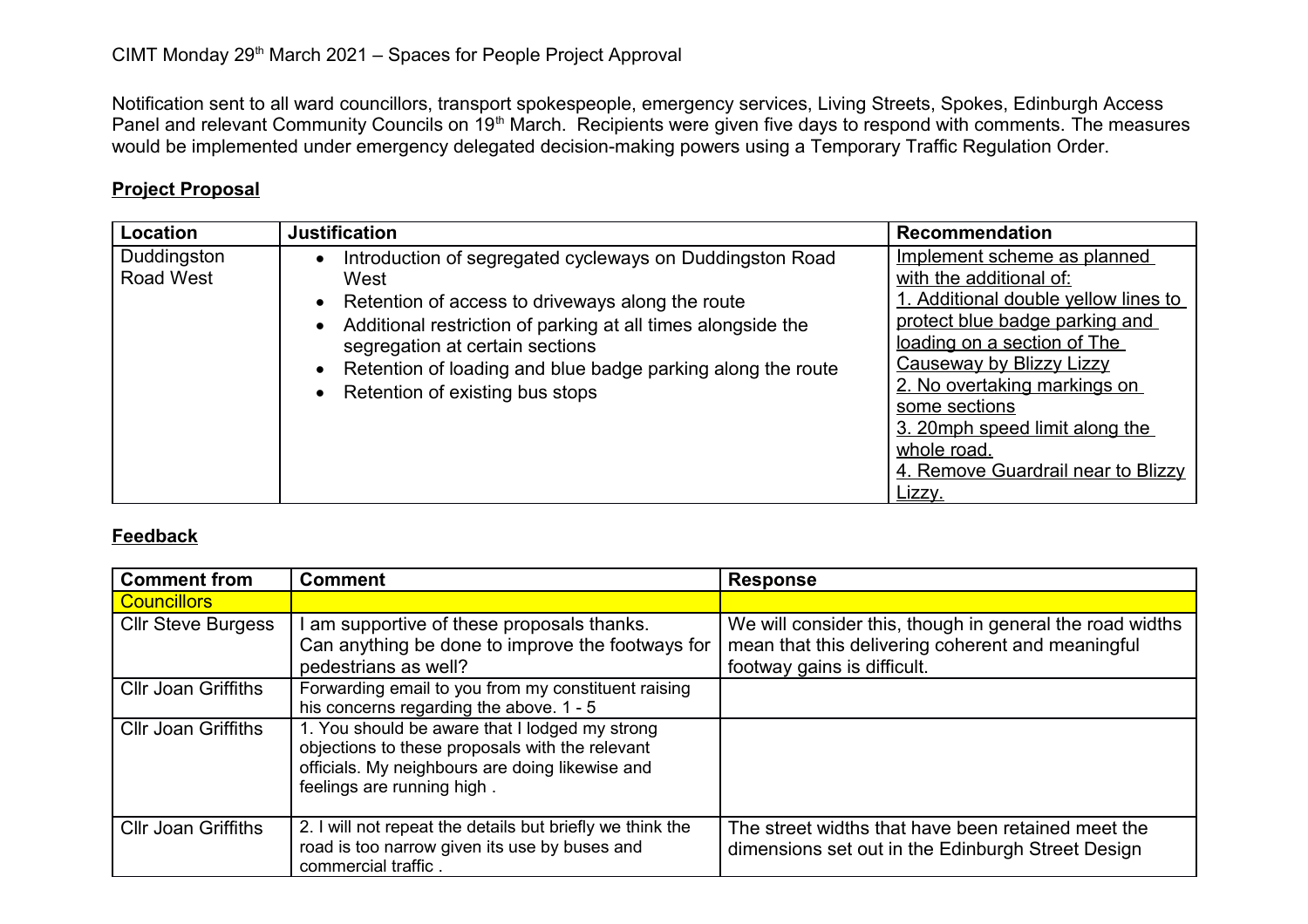|                                                          |                                                                                                                                                                                                 | Guidance for streets with these type of vehicles and                                                                                                                                                                                                                                                                                                                                                                                                                                                                                                                                                                                                                                                                                                                                                                                                                                                                                                                                |
|----------------------------------------------------------|-------------------------------------------------------------------------------------------------------------------------------------------------------------------------------------------------|-------------------------------------------------------------------------------------------------------------------------------------------------------------------------------------------------------------------------------------------------------------------------------------------------------------------------------------------------------------------------------------------------------------------------------------------------------------------------------------------------------------------------------------------------------------------------------------------------------------------------------------------------------------------------------------------------------------------------------------------------------------------------------------------------------------------------------------------------------------------------------------------------------------------------------------------------------------------------------------|
|                                                          |                                                                                                                                                                                                 | have been consulted on with public transport providers.                                                                                                                                                                                                                                                                                                                                                                                                                                                                                                                                                                                                                                                                                                                                                                                                                                                                                                                             |
| <b>Cllr Joan Griffiths</b><br><b>Cllr Joan Griffiths</b> | 3. Concrete bollards are ugly and visually intrusive.<br>Double Yellow lines will leave visitors to our homes<br>with no alternative parking<br>4. The scheme is being promoted under temporary | We note your concern about the visual appearance of<br>the segregation units. As it is a temporary scheme, we<br>have a much more limited pallet of material to choose<br>from compared to a permanent scheme.<br>Visitors will have to either use side streets, or where<br>possible, the driveways' of residents. However, drop<br>and off and pick up will be maintained.<br>The scheme will be reviewed every two months with                                                                                                                                                                                                                                                                                                                                                                                                                                                                                                                                                   |
|                                                          | Covid restrictions which must soon be withdrawn<br>Councillors McLellan and Young are being made<br>aware of our objections                                                                     | regard to its relevance as a response to the pandemic.                                                                                                                                                                                                                                                                                                                                                                                                                                                                                                                                                                                                                                                                                                                                                                                                                                                                                                                              |
|                                                          | 5. Since there has never been an accident involving a<br>cyclist here they should not go ahead.                                                                                                 | Two personal injury collisions have been recorded at<br>Duddingston Road West involving cyclists. Both<br>occurred at the junction with Old Church Lane and<br>resulted in slight injury. Accident retrieval carried out<br>by road safety on 25 March 2021 for previous 5 years.<br>In addition to this the scheme is being introduced to<br>provide space for exercise during the pandemic and the<br>provide an alternative way of travelling to public<br>transport during the pandemic. In so doing it provides<br>useful links to local greenspaces and existing cycle<br>routes. Its introduction was supported through the<br>Commonplace engagement and by local community<br>members in the area.<br>As such its justification is not primary about addressing<br>an accident issue along the road. However, it should<br>also be born in mind that a key determiner in helping<br>more people to feel that they can cycle is being<br>physically separated from traffic. |
| <b>Cllr Joan Griffiths</b>                               | I am forwarding to you comments that I have received<br>from constituent regarding Duddingston Road West.<br>$1 - 3$ below                                                                      |                                                                                                                                                                                                                                                                                                                                                                                                                                                                                                                                                                                                                                                                                                                                                                                                                                                                                                                                                                                     |
|                                                          | 1. Duddingston road west - I have already sent a                                                                                                                                                |                                                                                                                                                                                                                                                                                                                                                                                                                                                                                                                                                                                                                                                                                                                                                                                                                                                                                                                                                                                     |
|                                                          | message of complaint about the absurd idea that a                                                                                                                                               |                                                                                                                                                                                                                                                                                                                                                                                                                                                                                                                                                                                                                                                                                                                                                                                                                                                                                                                                                                                     |
|                                                          | cycle track and yellow line will be installed on the                                                                                                                                            |                                                                                                                                                                                                                                                                                                                                                                                                                                                                                                                                                                                                                                                                                                                                                                                                                                                                                                                                                                                     |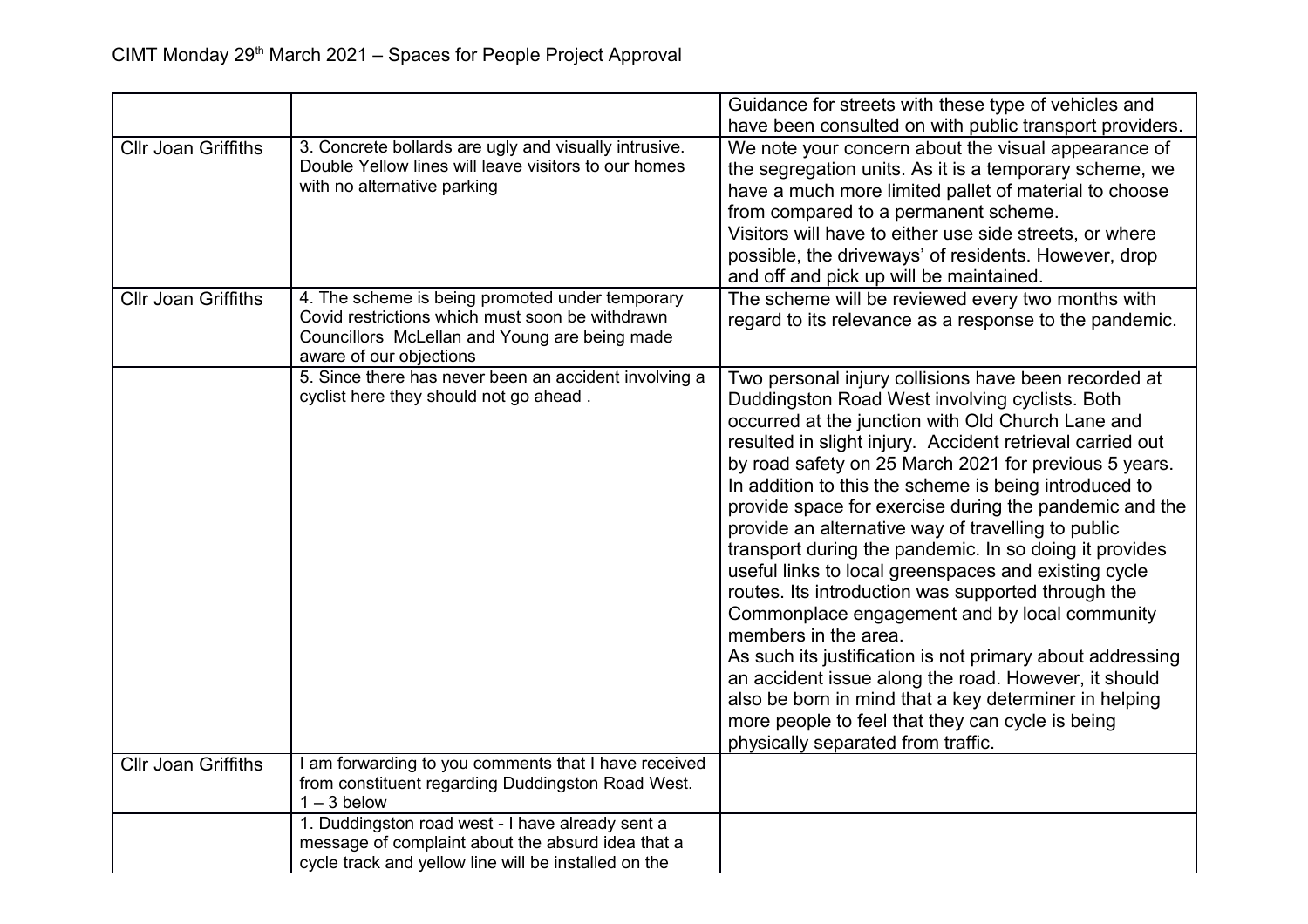|                                     | above road. My neighbours are all of the same<br>opinion.                                                                                                                                                                                                                                                                   |                                                                                                                                                                                                                                                                                                                                                                                                                                                                                                                                                                                                                                                                                                                                                                                                                                                                                                                                                                                                                                                                                                       |
|-------------------------------------|-----------------------------------------------------------------------------------------------------------------------------------------------------------------------------------------------------------------------------------------------------------------------------------------------------------------------------|-------------------------------------------------------------------------------------------------------------------------------------------------------------------------------------------------------------------------------------------------------------------------------------------------------------------------------------------------------------------------------------------------------------------------------------------------------------------------------------------------------------------------------------------------------------------------------------------------------------------------------------------------------------------------------------------------------------------------------------------------------------------------------------------------------------------------------------------------------------------------------------------------------------------------------------------------------------------------------------------------------------------------------------------------------------------------------------------------------|
|                                     | 2. Where do people/delivery vans etc. park when they<br>are stopping. Who on the council have been given the<br>green light.                                                                                                                                                                                                | There are no loading restrictions along most of the<br>street. Double yellow lines only restrict parking.                                                                                                                                                                                                                                                                                                                                                                                                                                                                                                                                                                                                                                                                                                                                                                                                                                                                                                                                                                                             |
|                                     | 3. Why do we all pay rates for this tone done.<br>Have any of them gone round the town to see the<br>mess they are making of Edinburgh?                                                                                                                                                                                     | This funding is direct from the Scottish Government for<br>the implementation of such intervention as a response<br>to COVID-19, as such no Council funding has been<br>diverted from other Council work.                                                                                                                                                                                                                                                                                                                                                                                                                                                                                                                                                                                                                                                                                                                                                                                                                                                                                             |
|                                     |                                                                                                                                                                                                                                                                                                                             |                                                                                                                                                                                                                                                                                                                                                                                                                                                                                                                                                                                                                                                                                                                                                                                                                                                                                                                                                                                                                                                                                                       |
| <b>Community</b><br><b>Councils</b> |                                                                                                                                                                                                                                                                                                                             |                                                                                                                                                                                                                                                                                                                                                                                                                                                                                                                                                                                                                                                                                                                                                                                                                                                                                                                                                                                                                                                                                                       |
| <b>Edinburgh Access</b><br>Panel    | We are pleased to see that, because you are<br>proposing to install the cycle lane on the other<br>side of the road, blue parking will be possible on<br>the yellow line outside Holy Rood High School,<br>outside the Bizzy Lizzy takeaway and on most of<br>the heavily populated north side of Duddingston<br>Road West. | On the north side of the road where the residents are<br>we have not included any blips, so blue badge parking<br>is possible.<br>However, to ensure safe functioning of the street with<br>have had to introduce double blips around certain<br>section of the street: outside the Bizzy Lizzy and south-<br>westwards from Old Church Lane toward the Innocent<br>Railway path. The Blizzy Lizzy is right beside The<br>Causeway, where parking for blue badge will be<br>protected through a section of double yellow lining.<br>South-westwards from Old Church Lane there are no<br>residencies/frontages so we do not think there should a<br>loss in actively used blue badge parking. Holyrood High<br>School has a large car park, which should provide<br>sufficient blue badge parking as well as pick up/drop<br>off. This parking is considerably closer to the school<br>entrance than any current on street parking. We will<br>check that this includes dedicated space for disabled<br>parking.<br>There is another large car park for anyone visiting the<br>Duddingston Kirk Hall. |
| <b>Edinburgh Access</b>             | It's disappointing that you're proposing a cycle                                                                                                                                                                                                                                                                            | Wherever possible we are providing cycleways on both                                                                                                                                                                                                                                                                                                                                                                                                                                                                                                                                                                                                                                                                                                                                                                                                                                                                                                                                                                                                                                                  |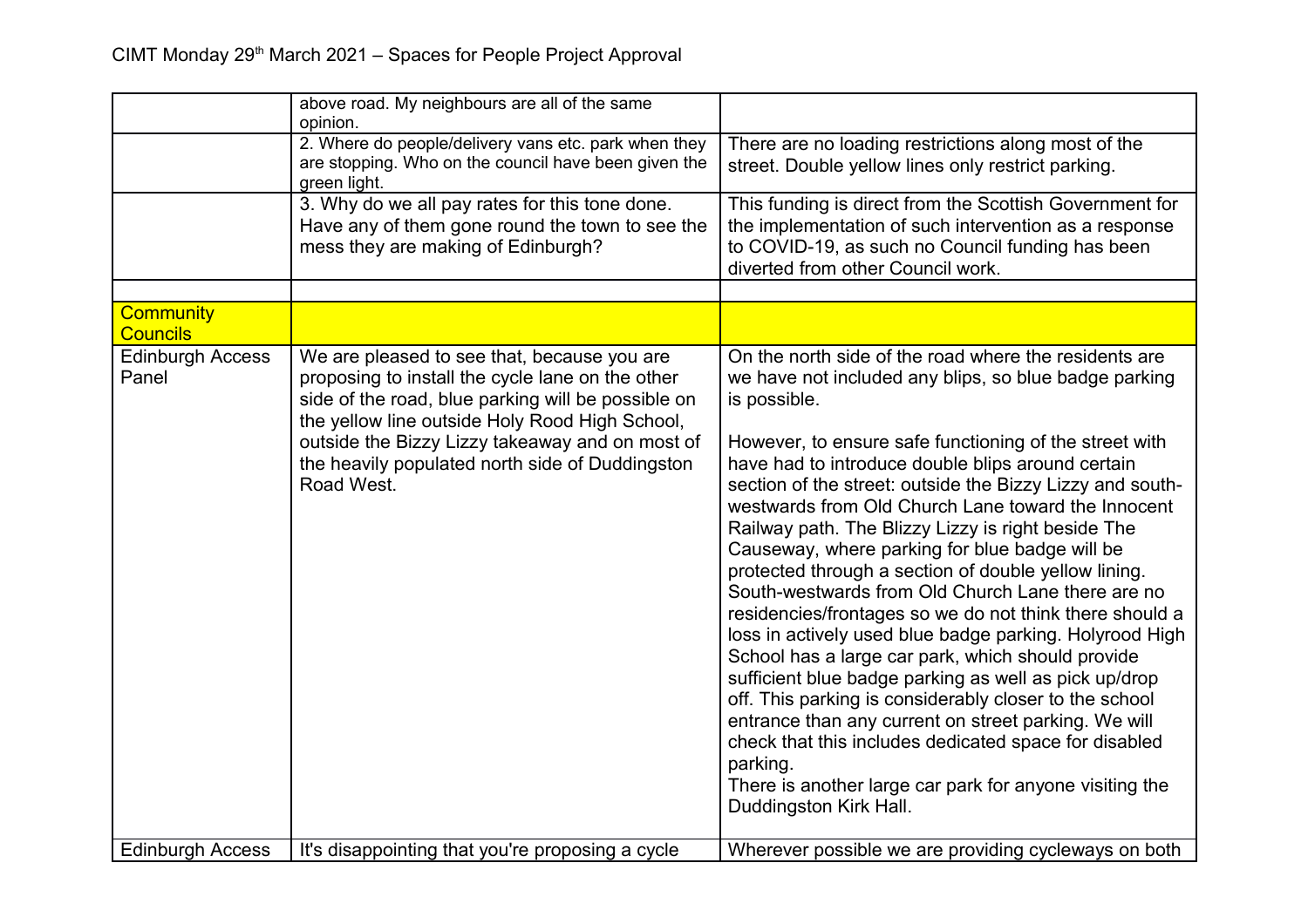| Panel               | lane on each side of the road on the stretch near<br>the junction with Milton Road West although we<br>appreciate that most of the residences there have<br>driveways. We urge you to adopt a consistent<br>approach and go with a cycle lane on one side or<br>the other (probably on the north side where a<br>traffic queue develops at the traffic signals) rather<br>than on both. | sides of the road to create as much safe space as<br>possible for people who want to cycle. Along much of<br>the route this isn't possible due to width constraints.<br>Along the length of the section with residences the<br>parking restrictions do not prevent blue badge holders<br>from parking. The only exception is outside the Bizzy<br>Lizzy flats, who have off street parking and further<br>parking options on The Causeway. |
|---------------------|-----------------------------------------------------------------------------------------------------------------------------------------------------------------------------------------------------------------------------------------------------------------------------------------------------------------------------------------------------------------------------------------|--------------------------------------------------------------------------------------------------------------------------------------------------------------------------------------------------------------------------------------------------------------------------------------------------------------------------------------------------------------------------------------------------------------------------------------------|
|                     |                                                                                                                                                                                                                                                                                                                                                                                         |                                                                                                                                                                                                                                                                                                                                                                                                                                            |
| <b>Stakeholders</b> |                                                                                                                                                                                                                                                                                                                                                                                         |                                                                                                                                                                                                                                                                                                                                                                                                                                            |
| <b>SPOKES</b>       | Spokes Porty welcomes and strongly supports<br>the proposed Spaces for People changes on<br>Duddingston Road West.<br>Thank you for all your hard work on these<br>schemes.                                                                                                                                                                                                             |                                                                                                                                                                                                                                                                                                                                                                                                                                            |
| <b>SPOKES</b>       | Duddingston Road West has remained a 30mph<br>speed limit, with only a part-time 20mph around the<br>area of Holy Rood RC High School. Given the<br>increase in cycle and pedestrian traffic on this road,<br>and the apparent lack of space for a protected cycle<br>lane on both sides of the road, we recommend that<br>the speed limit should be reduced to 20mph.                  | We will consider this.                                                                                                                                                                                                                                                                                                                                                                                                                     |
| <b>SPOKES</b>       | The narrow section of road without protected cycle<br>lanes between the Innocent Path and the entrance to<br>Duddingston Golf Club has no space for a cycle lane.<br>We recommend a visual warning to drivers<br>approaching from Craigmillar to slow down and to<br>expect cyclists. White painted cycle symbols, as well<br>as warning signs, would help.                             | We will consider this                                                                                                                                                                                                                                                                                                                                                                                                                      |
| <b>SPOKES</b>       | The s-bends between Bawsinch and Holy Rood RC<br>High School remain one of the more dangerous parts<br>of the route. It is unfortunate that there is no space for                                                                                                                                                                                                                       | We will consider this                                                                                                                                                                                                                                                                                                                                                                                                                      |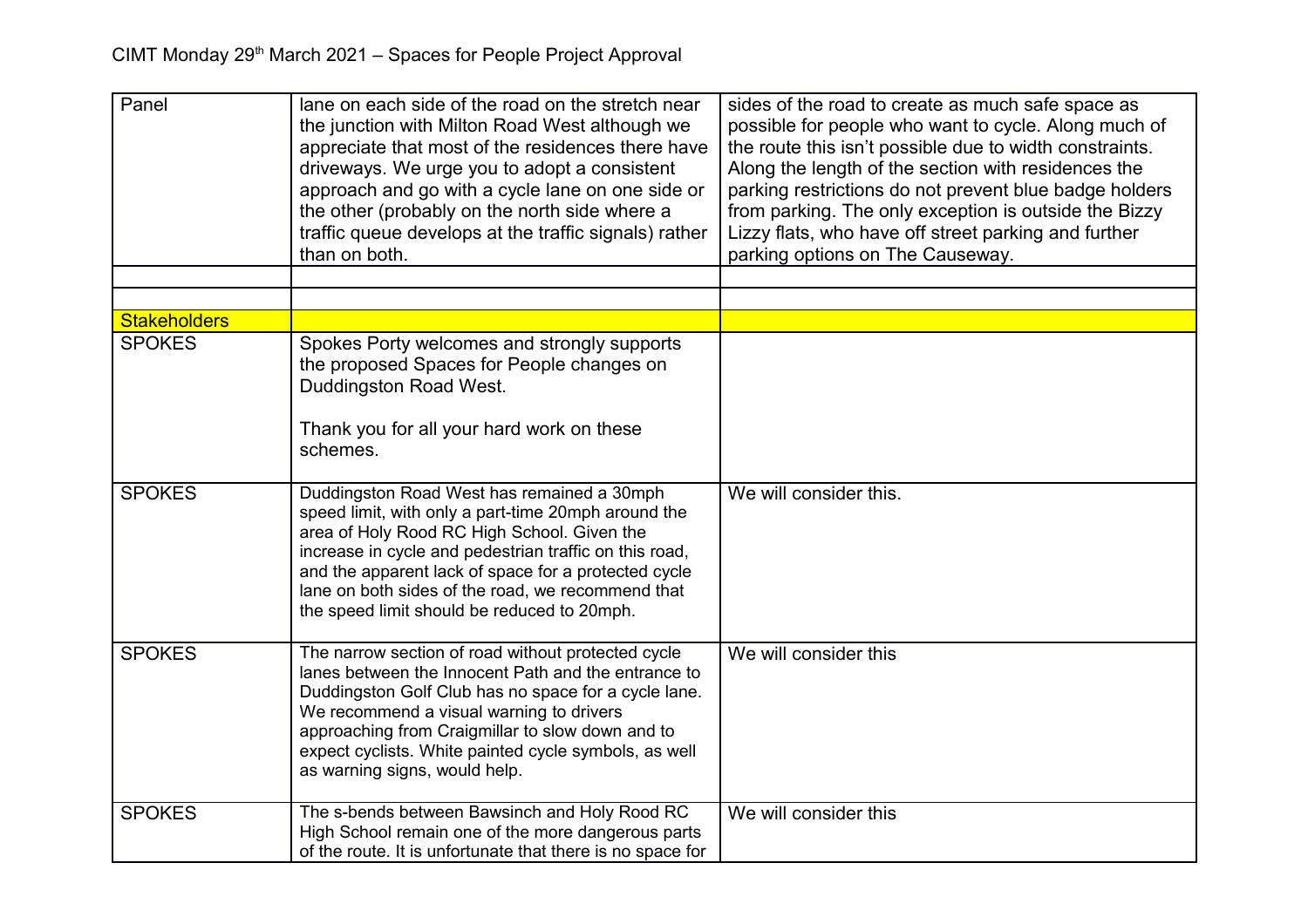|               | segregation here under the current scheme. Given the<br>narrow road and the sharpness of the bends, it can<br>never be safe for drivers to overtake cyclists on this<br>section. We recommend that action be taken here to<br>prohibit drivers overtaking cyclists, for example the<br>introduction of solid white lines, or some other means.<br>Painted cycle symbols would also be helpful.                                                                                                                                                                                                                                                                                              |                                                                                                                                                                                                                                                                               |
|---------------|---------------------------------------------------------------------------------------------------------------------------------------------------------------------------------------------------------------------------------------------------------------------------------------------------------------------------------------------------------------------------------------------------------------------------------------------------------------------------------------------------------------------------------------------------------------------------------------------------------------------------------------------------------------------------------------------|-------------------------------------------------------------------------------------------------------------------------------------------------------------------------------------------------------------------------------------------------------------------------------|
| <b>SPOKES</b> | There is a gap in the proposed southbound [toward<br>Craigmillar] segregation at the bend adjacent to the<br>junction of Meadowfield Gardens. It is very much<br>required at this point to prevent southbound drivers<br>encroaching into the lane as they cut the corner,<br>something that is more common as a result of<br>northbound drivers' tendency to take the bend nearer<br>the middle of the road. If the road width cannot<br>accommodate segregation, then road marking to<br>strongly enforce lanes is needed.                                                                                                                                                                | Gaps in the segregation here was provided to give<br>cyclists opportunities to leave and join the route at the<br>junction with Meadowfield Gardens. However, a double<br>unit has been included at the apex of the bend to help<br>ensure cars don't encroach into the lane. |
| <b>SPOKES</b> | Due to the mis-alignment of the roads, cyclists<br>travelling from Duddingston Road to Duddingston<br>Road West at the Milton Road junction have to<br>move right, which can lead to conflict with drivers<br>travelling the same way who tend to take a more<br>direct line across the junction, particularly when<br>there is traffic from Duddingston Road West<br>waiting to turn right onto Milton Road. This is an<br>uphill section and, from a standing start at the<br>lights, it can be challenging and intimidating for<br>many cyclists. To mitigate this, we recommend: a.<br>Adding an advanced green light for cyclists<br>travelling across the junction in that direction. | We think that you are requesting a cycle early green<br>release signal. If that is correct then it is a good idea<br>that may be considered in the future, however it can not<br>be delivered within are current timescales and budget.                                       |
| <b>SPOKES</b> | The southbound cycle lane should be extended<br>out into the junction to provide a visual cue for<br>both cyclists and drivers, and particularly to<br>encourage drivers to move right earlier, leaving<br>space for cyclists entering Duddingston Road<br>West.                                                                                                                                                                                                                                                                                                                                                                                                                            | This was considered, however on balance we felt it<br>safer to terminate the lane as shown and not<br>predetermine the lane position cycles wish to take here.<br>Unfortunately, there is insufficient width to provide<br>actual advisory lanes on the approach lanes.       |
| <b>SPOKES</b> | 1 We understand the difficulty of the                                                                                                                                                                                                                                                                                                                                                                                                                                                                                                                                                                                                                                                       |                                                                                                                                                                                                                                                                               |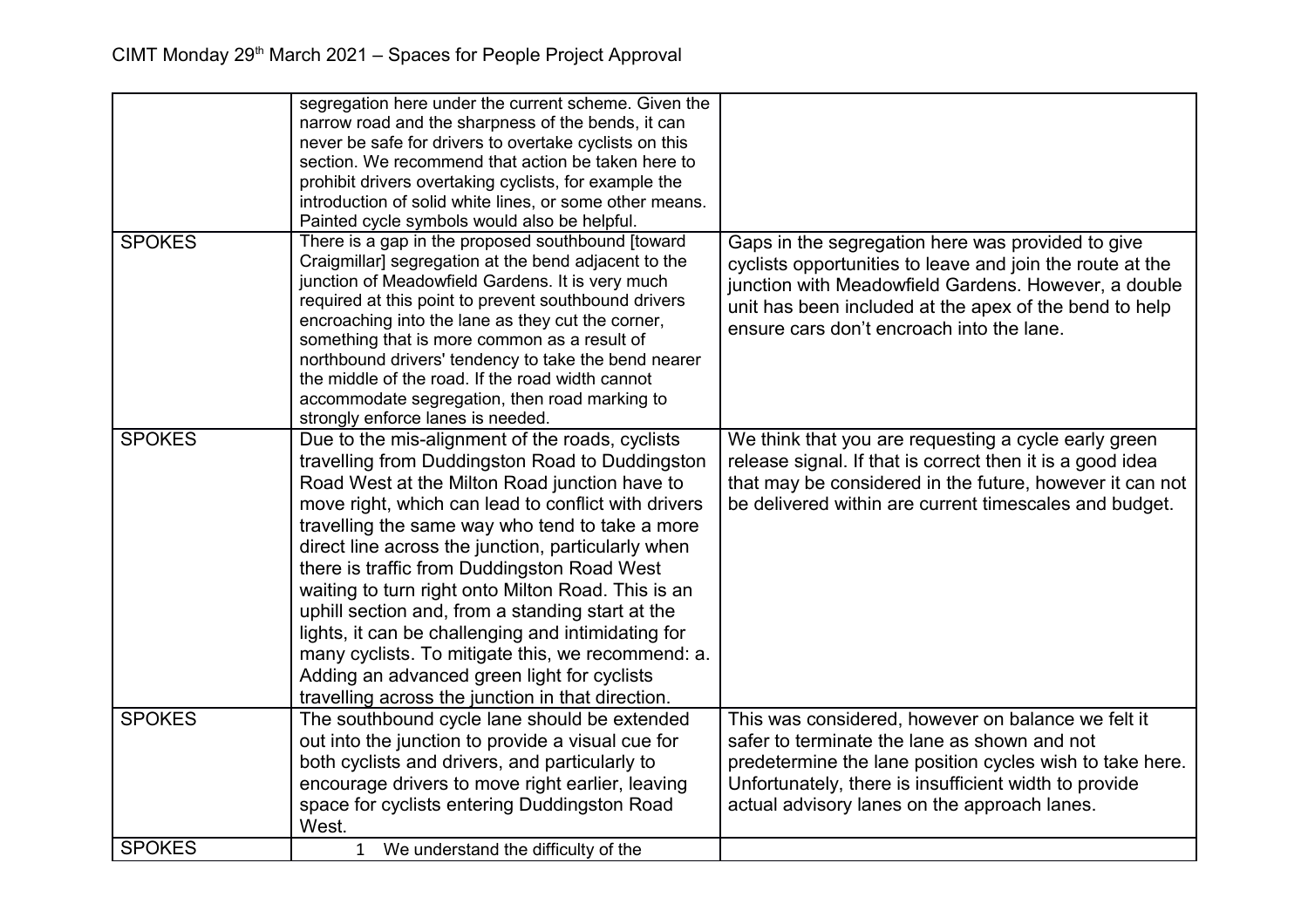|                       | remainder of the route (from the Innocent<br>Path to Craigmillar Castle Road) given the<br>lack of space and the pinch point at the<br>bridge.                                                                                                                                                                                                    |                                                                                                                                                                                                                                                                                                                |
|-----------------------|---------------------------------------------------------------------------------------------------------------------------------------------------------------------------------------------------------------------------------------------------------------------------------------------------------------------------------------------------|----------------------------------------------------------------------------------------------------------------------------------------------------------------------------------------------------------------------------------------------------------------------------------------------------------------|
| <b>SPOKES</b>         | However, given the proximity of the Royal Infirmary,<br>we feel that efforts should be made in the medium to<br>long term to provide for safe cycling conditions there<br>to provide a continuous safe route for hospital staff,<br>visitors, and patients.                                                                                       | Thank you for raising this and we will bear it in mind in<br>future schemes.                                                                                                                                                                                                                                   |
| <b>SPOKES</b>         | On our site visit, we noticed inexperienced<br>cyclists struggling with the right turn into Old<br>Church Lane from Duddingston Road West. We<br>recommend you consider the feasibility and<br>practicalities of signposting cyclists (with blue<br>cycle sign) to Holyrood Park via The Causeway<br>instead which is before the bend in the road | This was considered, however turning right at The<br>Causeway is unlikely to be much easier, and could be<br>potentially more dangerous, as it is upstream of a bus<br>stop, than Old Church Lane.<br>We are though providing a right turn lane for Old<br>Church Lane which should make this movement easier. |
| <b>Public Comment</b> |                                                                                                                                                                                                                                                                                                                                                   |                                                                                                                                                                                                                                                                                                                |
| AGAINST (9)           | The Covid crisis is nearly over. There is no need to<br>provide "safe" space. Use of the emergency Covid<br>regulations is now entirely inappropriate.                                                                                                                                                                                            | The scheme will reviewed every two months with<br>regard to its relevance as a response to the pandemic.                                                                                                                                                                                                       |
|                       | The scheme is ugly and intrusive and is<br>completely out of place in a designated<br>Conservation Area. I would go so far as to call it<br>environmental vandalism.                                                                                                                                                                              | We note your concern about the visual appearance of<br>the segregation units. As it is a temporary scheme, we<br>have a much more limited pallet of materials to choose<br>from compared to a permanent scheme.                                                                                                |
|                       | There has NEVER been an accident involving a<br>cyclist on Duddingston Road West.                                                                                                                                                                                                                                                                 | 2 personal injury collisions have been recorded at<br>Duddingston Road West involving cyclists. Both<br>occurred at the junction with Old Church Lane and<br>resulted in slight injury. Accident retrieval carried out<br>by road safety on 25 March 2021 for previous 5 years                                 |
|                       | The road is too narrow in most places to<br>accommodate cycle lanes and it will become<br>effectively single track, inconveniencing the great<br>majority of the roads users to benefit only a small<br>group of occasional users.                                                                                                                | The street widths that have been retained meet the<br>dimensions set out in the Edinburgh Street Design<br>Guidance for streets with these type of vehicles and<br>have been consulted on with public transport providers.                                                                                     |
|                       | Visitors to the homes of residents will be unable<br>to park and Duddingston Road West will become                                                                                                                                                                                                                                                | Visitors will have to either use side streets, or where<br>possible, the driveways of residents. However, drop                                                                                                                                                                                                 |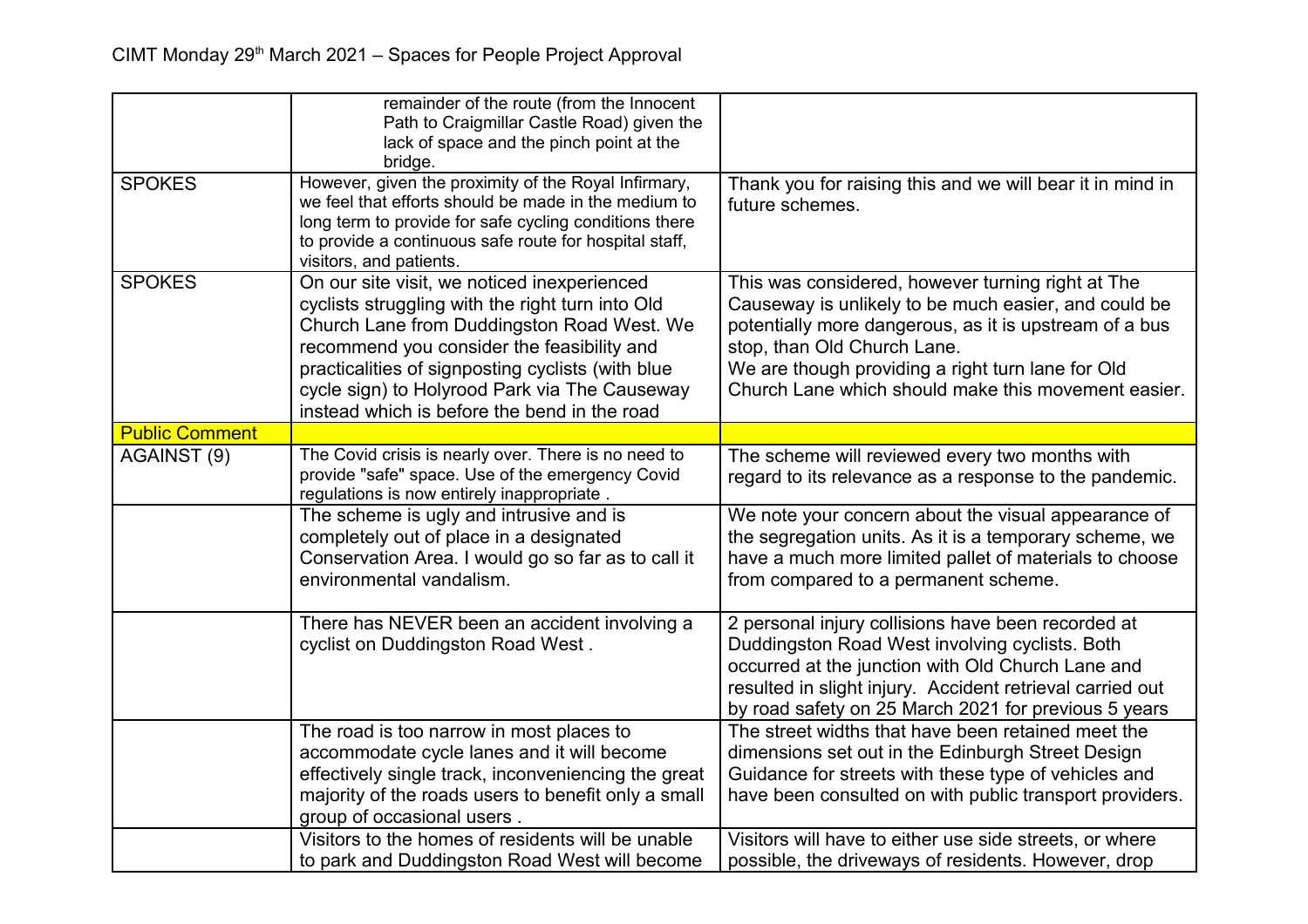| a "no go" area, isolated from normal life. The                                                                                                                                                                                                                                                                                                                                                                                                                                                                                                     | and off and pick up will be maintained for anyone who                                                                                                                                                                                                                                                                                                                                                                                                                                                         |
|----------------------------------------------------------------------------------------------------------------------------------------------------------------------------------------------------------------------------------------------------------------------------------------------------------------------------------------------------------------------------------------------------------------------------------------------------------------------------------------------------------------------------------------------------|---------------------------------------------------------------------------------------------------------------------------------------------------------------------------------------------------------------------------------------------------------------------------------------------------------------------------------------------------------------------------------------------------------------------------------------------------------------------------------------------------------------|
| proposals are hugely disproportionate to the                                                                                                                                                                                                                                                                                                                                                                                                                                                                                                       | cannot walk the distance from a side road.                                                                                                                                                                                                                                                                                                                                                                                                                                                                    |
| perceived problem.                                                                                                                                                                                                                                                                                                                                                                                                                                                                                                                                 |                                                                                                                                                                                                                                                                                                                                                                                                                                                                                                               |
| Myself and several neighbours are concerned about<br>the proposed cycle way on Duddingston Road West. I<br>choose to park outside my house as reversing on to a<br>busy road can be frustrating and dangerous at times.<br>The problem will obviously be worse if the road is<br>narrower                                                                                                                                                                                                                                                          | We are looking at reducing the speed limit to 20mph<br>which will make entering and exiting driveways easier<br>and safer.                                                                                                                                                                                                                                                                                                                                                                                    |
| Two of my neighbours are elderly and live on their<br>own. They both get regular visits from family. These<br>visits might only amount to quick pop in for 10/15<br>minutes. It seems ridiculous that they cannot pull up<br>outside their Mum's house.                                                                                                                                                                                                                                                                                            | Visitors can either use side streets, or where possible,<br>the driveways of residents. Drop and off and pick up<br>will be maintained for anyone who cannot walk the<br>distance from a side road.                                                                                                                                                                                                                                                                                                           |
| I, like so many other Edinburgh residents, feel<br>quite enough is done for cyclists in the city. Also,<br>the amount of cyclists on the road is very<br>seasonal and/ or weather dependant. We, on the<br>other hand, live here 12 months of the year.                                                                                                                                                                                                                                                                                            | This is a temporary scheme is response to the<br>pandemic rather than a response to levels of cycling<br>more generally throughout the year.                                                                                                                                                                                                                                                                                                                                                                  |
| I would like to wish my objection to the proposals<br>to install temporary cycle lanes on Duddingston<br>Road West. I'm very disappointed that there has<br>been literally zero information sent out to the<br>Council by local residents on this matter.                                                                                                                                                                                                                                                                                          | The process for implementing these temporary<br>schemes is different to our scheme permanent<br>schemes, which usually include significant public<br>consultation. The approach with the temporary<br>schemes was agreed at Council with the aim of<br>ensuring as quick a response as possible to the<br>COVID-19 pandemic.                                                                                                                                                                                  |
| General lack of consultation from members of the<br>public                                                                                                                                                                                                                                                                                                                                                                                                                                                                                         | See above                                                                                                                                                                                                                                                                                                                                                                                                                                                                                                     |
| I could see an argument for putting them on the part<br>of the road where there is no housing (en route to<br>Holy Rood park when running alongside the fence of<br>Duddingston Golf Course but I believe (and would like<br>to know this) there has never been an accident<br>involving a cyclist on Duddingston Road West. The<br>road is frankly too narrow in most places to<br>accommodate cycle lanes and it will effectively<br>become a single track, inconveniencing the great<br>majority of theroadsusers to benefit only a small group | 2 personal injury collisions have been recorded at<br>Duddingston Road West involving cyclists. Both<br>occurred at the junction with Old Church Lane and<br>resulted in slight injury. Accident retrieval carried out<br>by road safety on 25 March 2021 for previous 5 years.<br>The street widths that have been retained meet the<br>dimensions set out in the Edinburgh Street Design<br>Guidance for streets with these type of vehicles and<br>have been consulted on with public transport providers. |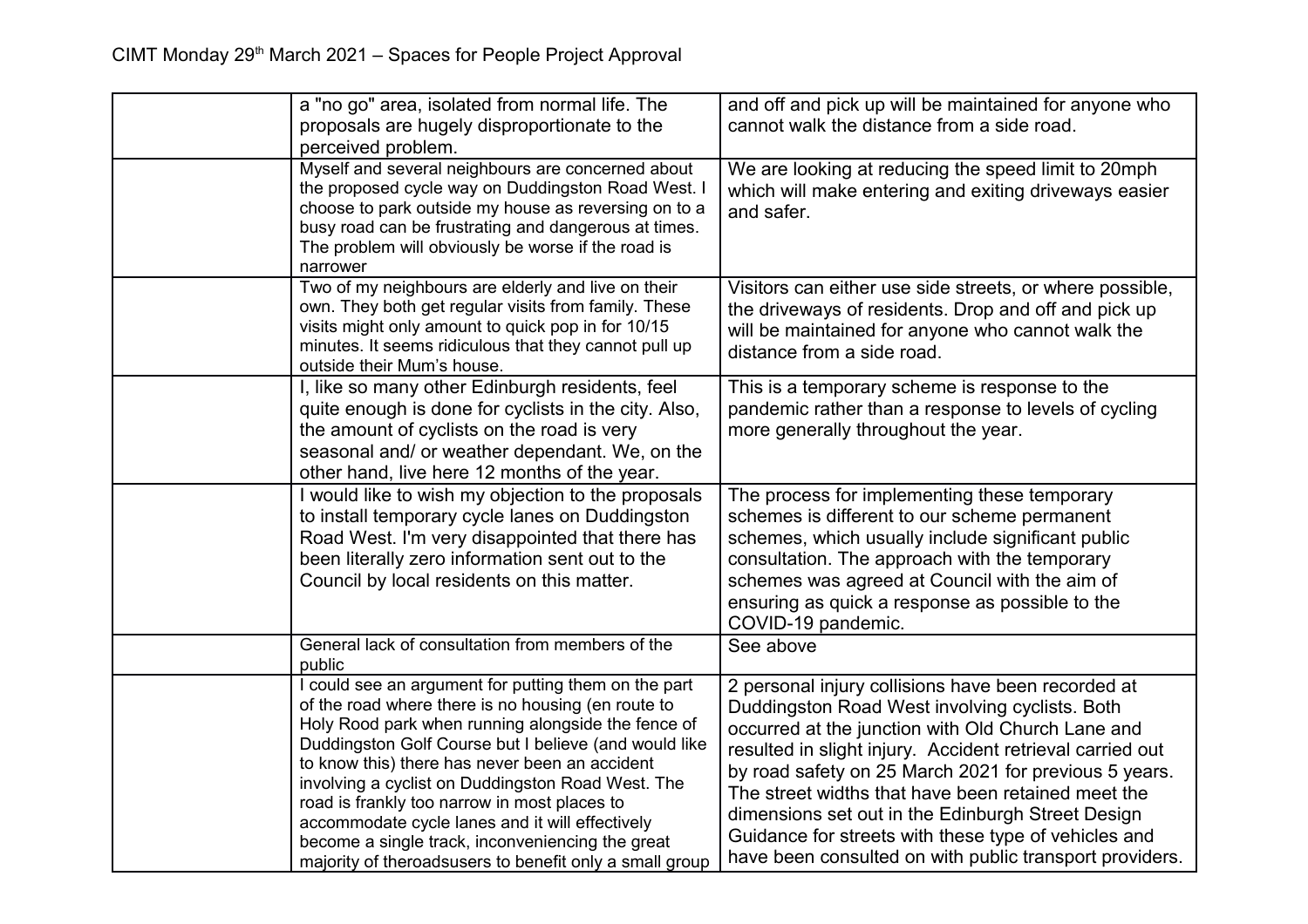| of occasional users                                                                                                                                                                                                                                                                                                                                          | Requests for the scheme were made through the<br>Commonplace engagement and by local community<br>members in the area.                                                                                                                                                                                                                                                                             |
|--------------------------------------------------------------------------------------------------------------------------------------------------------------------------------------------------------------------------------------------------------------------------------------------------------------------------------------------------------------|----------------------------------------------------------------------------------------------------------------------------------------------------------------------------------------------------------------------------------------------------------------------------------------------------------------------------------------------------------------------------------------------------|
| The scheme is also completely out of place in a<br>designated Conservation Area. Any visitors to<br>the homes of residents will be unable to park and<br>Duddingston Road West as there is no alternative<br>parking (i.e. off a side street) for the majority of the<br>street.                                                                             | We note your concern about the visual appearance of<br>the segregation units. As it is a temporary scheme, we<br>have a much more limited pallet of materials to choose<br>from compared to a permanent scheme.                                                                                                                                                                                    |
| I believe this is an ill thought outplan and the<br>Council needs to see sense. I'd also like to know<br>what research has been done to make the case<br>of why this should be done                                                                                                                                                                          | The scheme is being introduced to provide space for<br>exercise during the pandemic and the provide an<br>alternative way of travelling to public transport during<br>the pandemic. In so doing it provides useful links to<br>local greenspaces and existing cycle routes. Its<br>introduction was supported through the Commonplace<br>engagement and by local community members in the<br>area. |
| My neighbour has alerted me to the plan to<br>implement a spaces for people scheme on my<br>road and I wish to enter the very strongest<br>protest. I am also very disappointed that we as<br>residents are not informed better of the<br>consultation period of schemes that will have<br>huge impact upon our lives.                                       | The process for implementing these temporary<br>schemes is different to our scheme permanent<br>schemes, which usually include significant public<br>consultation. The approach with the temporary<br>schemes was agreed at Council with the aim of<br>ensuring as quick a response as possible to the<br>COVID-19 pandemic.                                                                       |
| Visitors and residents will be unable to park, we<br>currently park outside our house ourselves, we<br>would need to walk our children down the busy<br>road and around into a side street in order to<br>access our car, does that make "a safer space"<br>for us? Is that fair on the residents in surrounding<br>streets? I don't get the reasoning here. | We are looking at reducing the speed limit to 20mph<br>which will make the street environment safer for all.<br>Where the cycleways are in place beside the<br>pavement, pedestrians there will be further away from<br>motor vehicles.<br>Drop off of children to a home would still be possible<br>though parking would have to be on a side street.                                             |
| I have seen the scheme be implemented on<br>Duddingston Road and I think it has failed in its<br>goals. It has not added any space for people, the<br>pavement is no bigger and we cannot walk on the                                                                                                                                                        | Initial feedback to the Duddingston Road scheme<br>indicates that many people, particularly parents with<br>children have found it very beneficial and safer. It<br>provides space for exercise and links to spaces for                                                                                                                                                                            |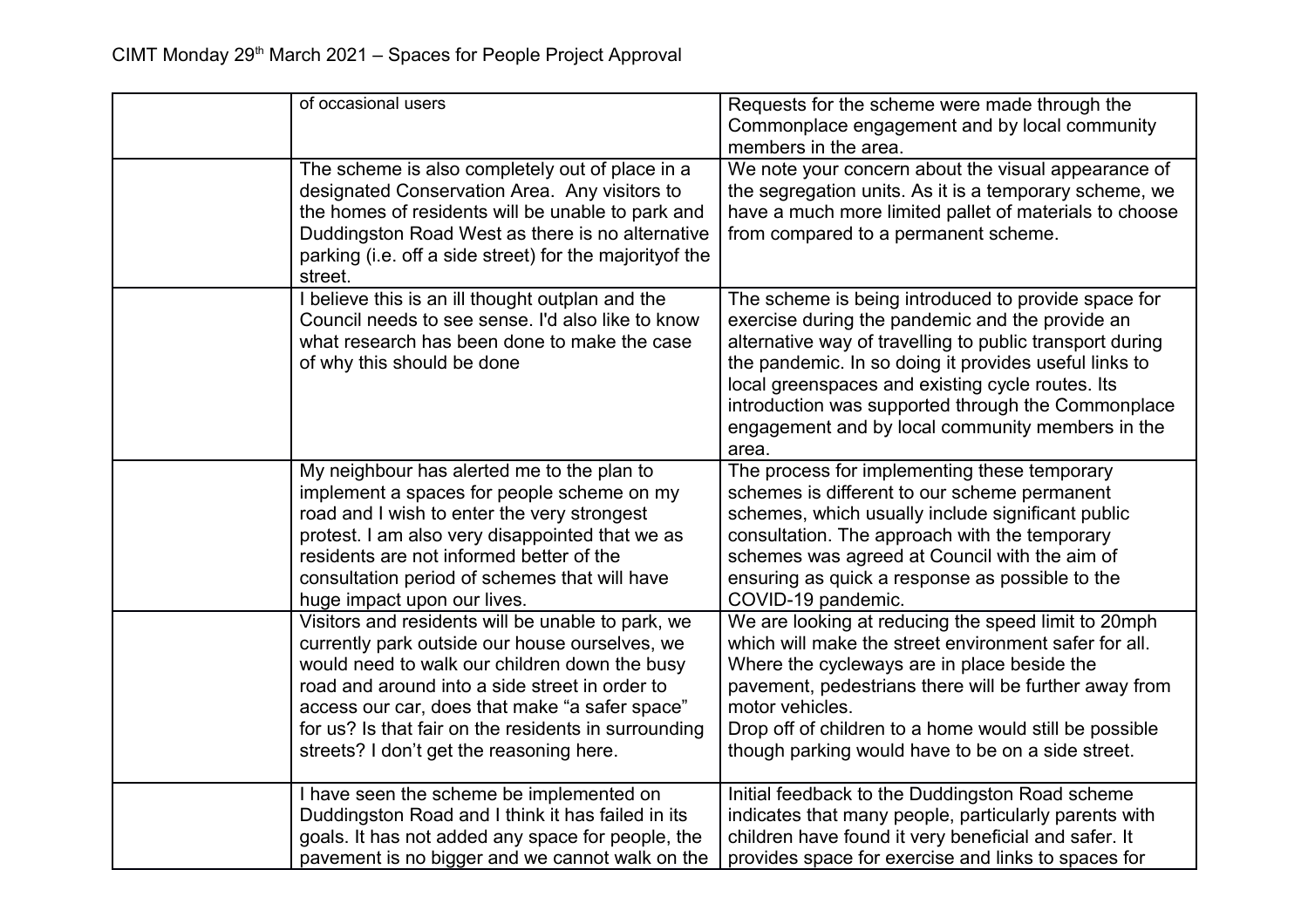| road / cycle lane for fear of being hit by cyclists,<br>segregating cyclists from cars has no covid<br>reduction benefits, therefore emergency covid<br>legislation should not be used to push through<br>other agendas.                                                                                                                                                                                                                                                                                                             | exercise, as well as an alternative to public transport.<br>Further it reduces the number of children and parents<br>who feel they need to cycle on the pavement to avoid<br>traffic. This in turn provides more pavement space for<br>walking. |
|--------------------------------------------------------------------------------------------------------------------------------------------------------------------------------------------------------------------------------------------------------------------------------------------------------------------------------------------------------------------------------------------------------------------------------------------------------------------------------------------------------------------------------------|-------------------------------------------------------------------------------------------------------------------------------------------------------------------------------------------------------------------------------------------------|
| What I have seen, as I walk the route twice a day,<br>is home-owners have been forced to dig up their<br>gardens along the road to provide parking for<br>their cars, this is a poor result environmentally<br>speaking. I then see cars and delivery vans<br>parked along the double yellow lines, blocking the<br>cycle lanes at any rate. All I can see are<br>negatives from this scheme, no covid benefits<br>and cyclists no safer.                                                                                            | See above                                                                                                                                                                                                                                       |
| The best way to make pedestrians and cyclists<br>safer on this stretch of road is to discourage the<br>large number of vehicles from using it, traffic<br>congestion has increased markedly along our<br>road in the past decade. This is a residential<br>street not a dual carriageway, why are other<br>residential streets described by horrified<br>politicians as rat runs and benefit from traffic<br>calming, why are we treated differently? It simply<br>pushes more traffic along our road, we have kids<br>and pets too. | Thank you for highlighting the rat running issue in this<br>area, we will consider further how this can be<br>addressed, either through this or future schemes.                                                                                 |
| We now do not use our front garden because of<br>the traffic noise and for fear of a child getting<br>knocked down. We have had two cats knocked<br>down on the road in the last two years.                                                                                                                                                                                                                                                                                                                                          |                                                                                                                                                                                                                                                 |
| We have requested traffic calming be considered<br>but it was flatly rejected.                                                                                                                                                                                                                                                                                                                                                                                                                                                       | We will consider this for future scheme development.                                                                                                                                                                                            |
| One of the few measures that seems to slow                                                                                                                                                                                                                                                                                                                                                                                                                                                                                           | Narrowing the road width, as we are doing through the                                                                                                                                                                                           |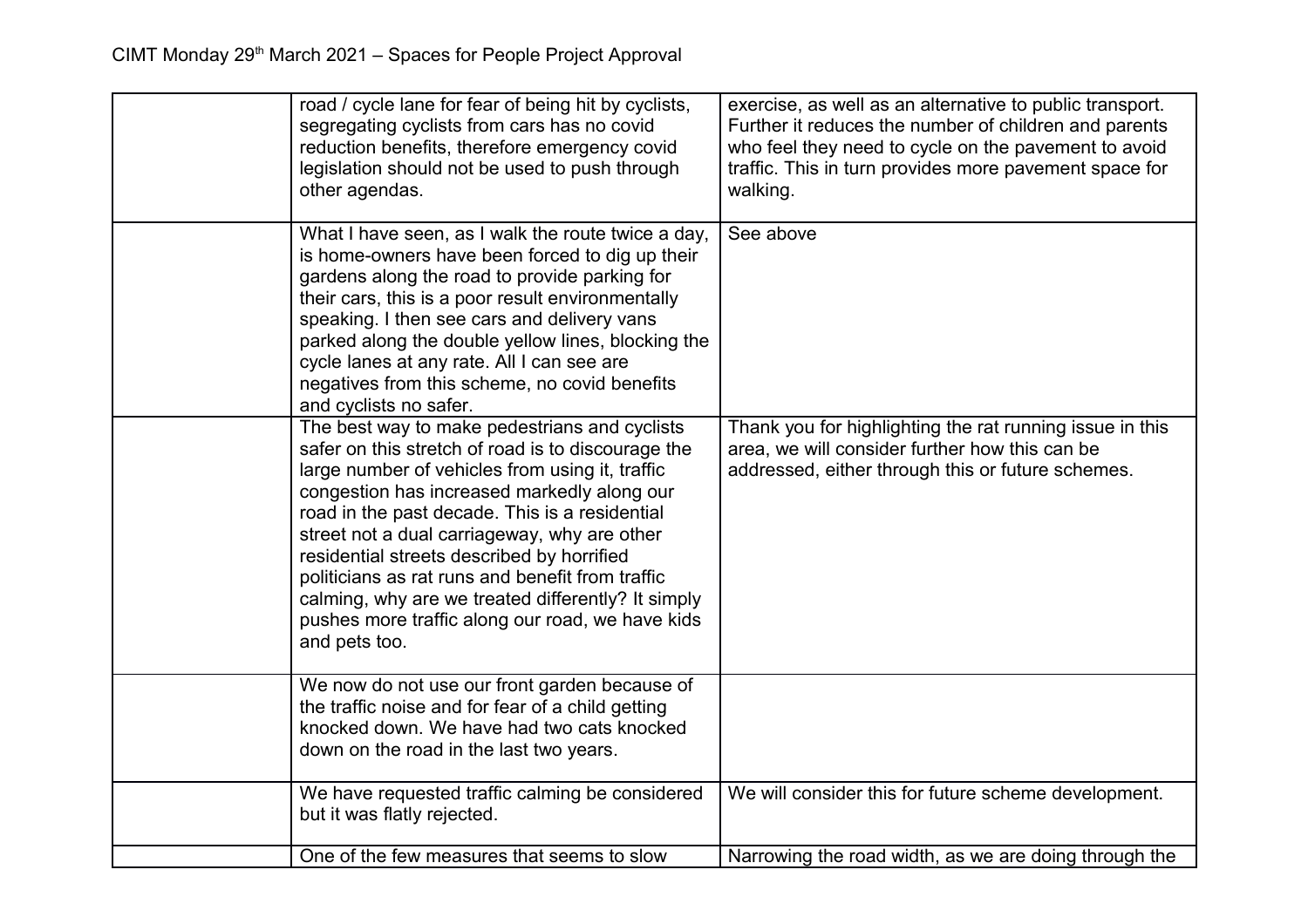| drivers is parked cars, that narrows the perceived<br>width of the street, I see far too many drivers hit<br>40 mph by the time they are outside our house<br>because it looks like a big wide road. Removing<br>parked cars will amplify this effect.                                                                                                                                 | cycleway (which is roughly the same width as a car),<br>often results in lower vehicle speeds.                                                                                                                                                                                                                               |
|----------------------------------------------------------------------------------------------------------------------------------------------------------------------------------------------------------------------------------------------------------------------------------------------------------------------------------------------------------------------------------------|------------------------------------------------------------------------------------------------------------------------------------------------------------------------------------------------------------------------------------------------------------------------------------------------------------------------------|
| Why is this street not a 20mph zone for example?                                                                                                                                                                                                                                                                                                                                       | We are looking to introduce this                                                                                                                                                                                                                                                                                             |
| Where are the crossing points for the<br>schoolchildren?                                                                                                                                                                                                                                                                                                                               | These remain as they do under the existing road layout                                                                                                                                                                                                                                                                       |
| I suspect the plan is to keep the street clear for<br>ambulances and police cars to tear along with the<br>blue lights flashing, (which by the way will force<br>the traffic into the cycle lane.)                                                                                                                                                                                     | Emergency services have been consulted during this<br>process and have not specifically raised concerns.                                                                                                                                                                                                                     |
| If you wish to create a safe and pleasant cycle<br>route why not link the innocent railway, national<br>cycle route 1 into Portobello?                                                                                                                                                                                                                                                 | This route does link the National Cycle Route 1 (NCN<br>1) to the edge of Portobello via Duddingston Road.<br>Indeed, it was highlighted by bike users as a key route<br>from Portobello to NCN 1 and Holyrood Park.                                                                                                         |
| If you want to make safer spaces for people, add<br>a grass verge and widen the pavement,<br>narrowing the road in the process and moderating<br>vehicles speed and numbers.                                                                                                                                                                                                           | Narrowing the road width, as we are doing through the<br>cycleway (which is roughly the same width as a car),<br>often results in lower vehicle speeds.<br>A grass verge cannot be delivered in temporary<br>materials.                                                                                                      |
| The proposals are hugely disproportionate to the<br>perceived problem and I urge cancellation of the plan.                                                                                                                                                                                                                                                                             | We note your concern                                                                                                                                                                                                                                                                                                         |
| We have only been made aware of this consultation<br>through a neighbour by chance in the last day.<br>Proposing such fundamental changes to the road<br>outside our property without ensuring proper<br>engagement with the residents concerned, nor making<br>the proposals easily available online, presents the<br>whole activity in a very unfavourable light from the<br>outset. | The process for implementing these temporary<br>schemes is different to our scheme permanent<br>schemes, which usually include significant public<br>consultation. The approach with the temporary<br>schemes was agreed at Council with the aim of<br>ensuring as quick a response as possible to the<br>COVID-19 pandemic. |
| We have recently moved into our property (within 12<br>months) and the availability of on street parking for                                                                                                                                                                                                                                                                           | Visitors can either use side streets, or where possible,<br>the driveways' of residents. Drop and off and pick up                                                                                                                                                                                                            |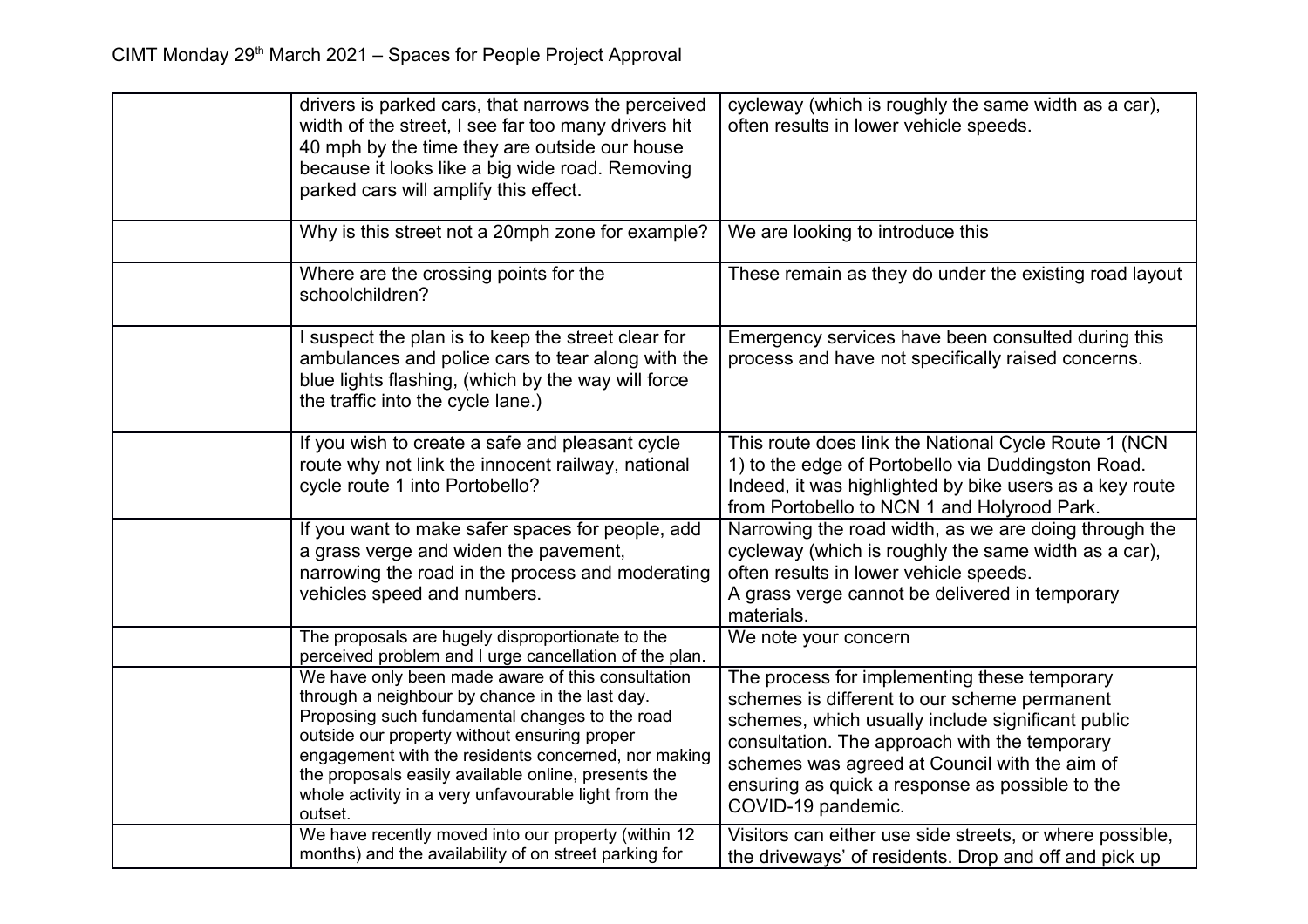| visitors and tradespeople was a key consideration for<br>us prior to purchasing.                                                                                                                                                                                                                                                                                                                                                                    | will be maintained for anyone who cannot walk the<br>distance from a side road. Loading is still maintained<br>and, if required/justifiable, tradespeople can apply for<br>permits to park in restricted parking areas.                                                                                                                                                                                                                                                                            |
|-----------------------------------------------------------------------------------------------------------------------------------------------------------------------------------------------------------------------------------------------------------------------------------------------------------------------------------------------------------------------------------------------------------------------------------------------------|----------------------------------------------------------------------------------------------------------------------------------------------------------------------------------------------------------------------------------------------------------------------------------------------------------------------------------------------------------------------------------------------------------------------------------------------------------------------------------------------------|
| This scheme is branded as safe spaces, however<br>there has been no need to create one here during the<br>pandemic, and so the need for one now as the<br>pandemic subsides appears nonsensical.                                                                                                                                                                                                                                                    | The scheme will reviewed every two months with<br>regard to its relevance as a response to the pandemic.                                                                                                                                                                                                                                                                                                                                                                                           |
| We support the provision of cycle routes through the<br>city, however there is an established and arguably<br>much safer cycle route that joins with the innocent<br>railway nearby.                                                                                                                                                                                                                                                                | This route links to the Innocent Railway and provides a<br>safe way for people in this part of Duddinston and<br>Portobello to reach it that did not exist before. Indeed, it<br>was highlighted by bike users in the local area as a key<br>route which needed improvement to be safe to use.                                                                                                                                                                                                     |
| The reduced on street parking will only serve to<br>increase levels of parking on the already congested<br>side streets, to the detriment of our neighbours and<br>potentially increase the risk of accident to cyclists on<br>those side streets.                                                                                                                                                                                                  | The scheme will be reviewed every two months with<br>regard to its impacts on surrounding streets.                                                                                                                                                                                                                                                                                                                                                                                                 |
| The proposed designs (as evidenced by those on<br>Duddingston Road and Milton Road West) is<br>unsympathetic to the street scene and increases the<br>amount of street furniture dramatically, arguably<br>adding to the already congested road scene for<br>drivers to navigate.                                                                                                                                                                   | We note your concern about the visual appearance of<br>the segregation units. As it is a temporary scheme, we<br>have a much more limited pallet of materials to choose<br>from compared to a permanent scheme.                                                                                                                                                                                                                                                                                    |
|                                                                                                                                                                                                                                                                                                                                                                                                                                                     | Narrowing the road width, as we are doing through the<br>cycleway (which is roughly the same width as a car),<br>often results in lower vehicle speeds which in turn can<br>create a safer street environment.                                                                                                                                                                                                                                                                                     |
| I wish you to know that I strongly oppose these<br>proposals.<br>I know of no safety issues that would justify this use of<br>Temporary Traffic orders stemming from the<br>Pandemic.<br>This is a designated Conservation Area and I do NOT<br>want to see the ugly appearance of Duddingston<br>Road moved to Duddingston Road West.<br>There are very few pedestrians walking up and down<br>the road and no cyclist has ever been involved in a | We note your concern about the visual appearance of<br>the segregation units. As it is a temporary scheme, we<br>have a much more limited pallet of materials to choose<br>from compared to a permanent scheme.<br>The scheme is being introduced to provide space for<br>exercise during the pandemic and the provide an<br>alternative way of travelling to public transport during<br>the pandemic. In so doing it provides useful links to<br>local greenspaces and existing cycle routes. Its |
| serious accident.                                                                                                                                                                                                                                                                                                                                                                                                                                   | introduction was supported through the Commonplace                                                                                                                                                                                                                                                                                                                                                                                                                                                 |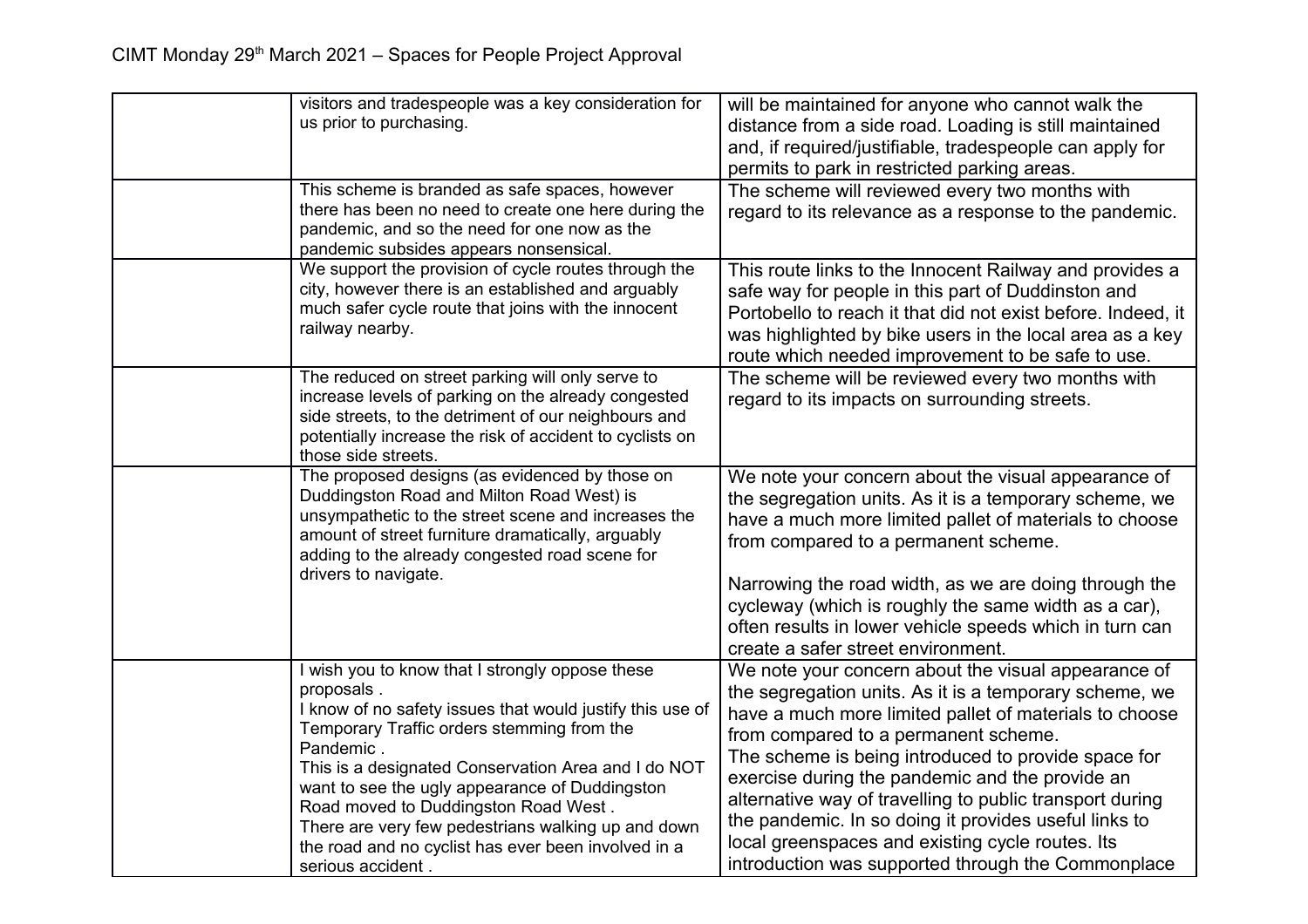| The road is too narrow in most sections to permit the<br>removal of space for one minority group.<br>Visitors to our homes, including important service<br>providers, will have nowhere to park.                                                                                                                                                                                                                                                                                                                                                                                                                                                                           | engagement and by local community members in the<br>area.<br>The street widths that have been retained meet the<br>dimensions set out in the Edinburgh Street Design<br>Guidance for streets with these type of vehicles and<br>have been consulted on with public transport providers.<br>Loading and drop off is maintained outside residencies.<br>Visitors will have to either use side streets, or where<br>possible, the driveways' of residents. |
|----------------------------------------------------------------------------------------------------------------------------------------------------------------------------------------------------------------------------------------------------------------------------------------------------------------------------------------------------------------------------------------------------------------------------------------------------------------------------------------------------------------------------------------------------------------------------------------------------------------------------------------------------------------------------|---------------------------------------------------------------------------------------------------------------------------------------------------------------------------------------------------------------------------------------------------------------------------------------------------------------------------------------------------------------------------------------------------------------------------------------------------------|
| I would like to put forward my serious concerns about<br>the above scheme:<br>Firstly we are a cycling family and regularly cycle long<br>distances with our children and for work purposes too<br>but we do not understand the new cycle lanes being<br>enclosed with concrete bollards. I have yet to meet a<br>cyclist who thinks is they are a good idea. We would<br>much happier with a coloured lane that is not<br>enclosed by concrete bollards. The addition of the<br>bollards means the cycle lanes cannot be cleaned<br>properly and so debris gathers likewise water puddles<br>in the case of bad weather, this means I would rather<br>cycle on the roads. | Its introduction was supported through the<br>Commonplace engagement and by local community<br>members in the area.<br>The lanes are wide enough to ensure that the Council's<br>sweeping and gritting machines can clean them.                                                                                                                                                                                                                         |
| In the case of Duddingston Road West the road is not<br>wide enough to have a cycle lane and bollards on one<br>side. As a resident of the street I see buses and<br>lorries pass my house with little space to spare and so<br>I think it will become dangerous for such a main road<br>to made narrower especially with many residential<br>properties with driveways. Accessing our own<br>driveway will become impossible because as soon we<br>stop outside our property cars will be backed up<br>behind whilst we attempt to gain access to our<br>driveway, again adding to the dangers on the road<br>and a very stressful experience for us.                     | The street widths that have been retained meet the<br>dimensions set out in the Edinburgh Street Design<br>Guidance for streets with these type of vehicles and<br>have been consulted on with public transport providers.<br>We are looking to make the street 20mph so the<br>entering the exiting driveways is easier and safer.                                                                                                                     |
| It mystifies me, as a cyclist that we need an additional<br>cycle lane on such a narrow main road on the east<br>side of Edinburgh when we have the innocent cycle<br>path taking cyclists all the way out to East Lothian.                                                                                                                                                                                                                                                                                                                                                                                                                                                | The route help to link people with segregated<br>infrastructure to the innocent railway path. As stated<br>above, the desire for this link came though clearly from                                                                                                                                                                                                                                                                                     |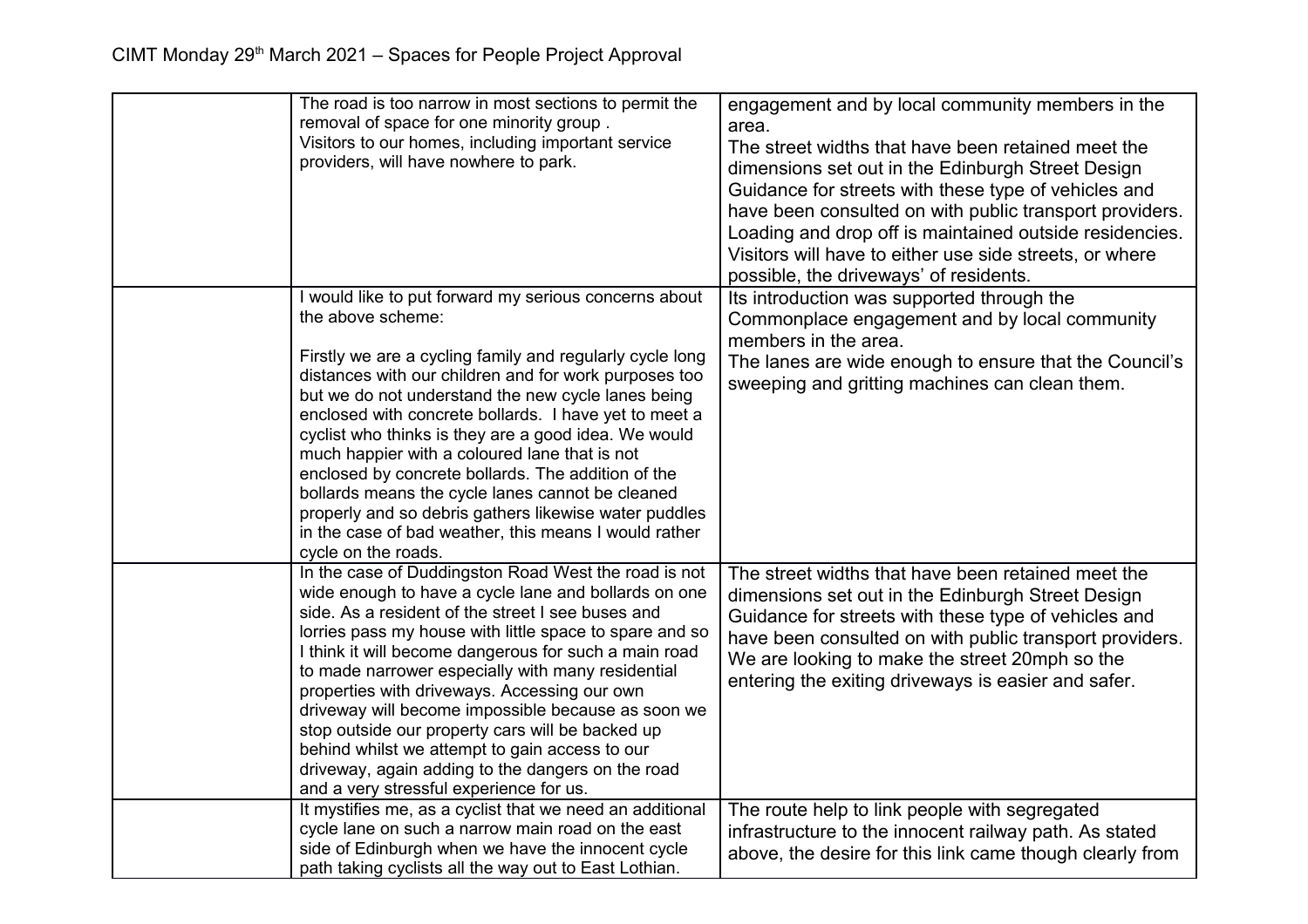|                                                                                                                                                                                                                                                                                                                                                                                                                                            | public engagement.                                                                                                                                                                                                                                                                                                                                                                                               |
|--------------------------------------------------------------------------------------------------------------------------------------------------------------------------------------------------------------------------------------------------------------------------------------------------------------------------------------------------------------------------------------------------------------------------------------------|------------------------------------------------------------------------------------------------------------------------------------------------------------------------------------------------------------------------------------------------------------------------------------------------------------------------------------------------------------------------------------------------------------------|
| As mentioned earlier I think the middle ground is to<br>have coloured cycle lanes which give cyclists enough<br>room and peace of mind that they can safely travel<br>through the city. It disappoints me that so much<br>money would be spent on such as scheme that many<br>cyclists are choosing to ignore and are actually cycling<br>on the road not in the cycle lanes provided, this would<br>not happen with a painted cycle lane. | Research over multiple years, through the Edinburgh<br>Bike Life study, as well as many other studies from<br>across the UK and abroad is that painted lanes alone<br>do not make the majority of people feel safe enough to<br>be able to choose to cycle. The key influencing factor,<br>in street design terms, is being separated from traffic.<br>https://www.sustrans.org.uk/bike-life/bike-life-edinburgh |
| I know that many residents of Duddingston Road<br>West are extremely unhappy about this proposal<br>and I hope that their objections are actually<br>listened to that the proposal is amended<br>accordingly.                                                                                                                                                                                                                              | We note the concerns raised and will keep these in<br>mind during the scheduled reviews which occur every 2<br>months.                                                                                                                                                                                                                                                                                           |
| This road is not wide enough to accommodate<br>cycle lanes. It will alienate the regular users of<br>this route and will also stop residents or<br>tradesmen parking outside their homes.                                                                                                                                                                                                                                                  | The street widths that have been retained meet the<br>dimensions set out in the Edinburgh Street Design<br>Guidance for streets with these type of vehicles and<br>have been consulted on with public transport providers.                                                                                                                                                                                       |
| Duddingston Road West is a conservation area and<br>should not be sullied by the proposed changes.                                                                                                                                                                                                                                                                                                                                         | We are not entirely clear about the detail of your<br>concerns, however in relate to the materials, as it is a<br>temporary scheme we have a much more limited pallet<br>of material to choose from compared to a permanent<br>scheme.                                                                                                                                                                           |
| Listening to the latest government announcement on<br>the Covid crisis, I think your proposals are a waste of<br>both time and money.                                                                                                                                                                                                                                                                                                      | The scheme will be reviewed every two months with<br>regard to its relevance as a response to the pandemic.                                                                                                                                                                                                                                                                                                      |
| Whilst I support the concept of cycle lanes, I<br>believe that the measures being introduced will<br>narrow the road and increase, not decrease, the<br>danger to all road users.                                                                                                                                                                                                                                                          | The street widths that have been retained meet the<br>dimensions set out in the Edinburgh Street Design<br>Guidance for streets with these type of vehicles.<br>Narrowing the road width, as we are doing through the<br>cycleway often results in lower vehicle speeds, which<br>should in turn increase safety.                                                                                                |
| Specifically, the concrete kerbing and poles I find<br>quite dangerous to cycle along at any speed, and                                                                                                                                                                                                                                                                                                                                    | Research over multiple years, through the Edinburgh<br>Bike Life study, as well as many other studies from                                                                                                                                                                                                                                                                                                       |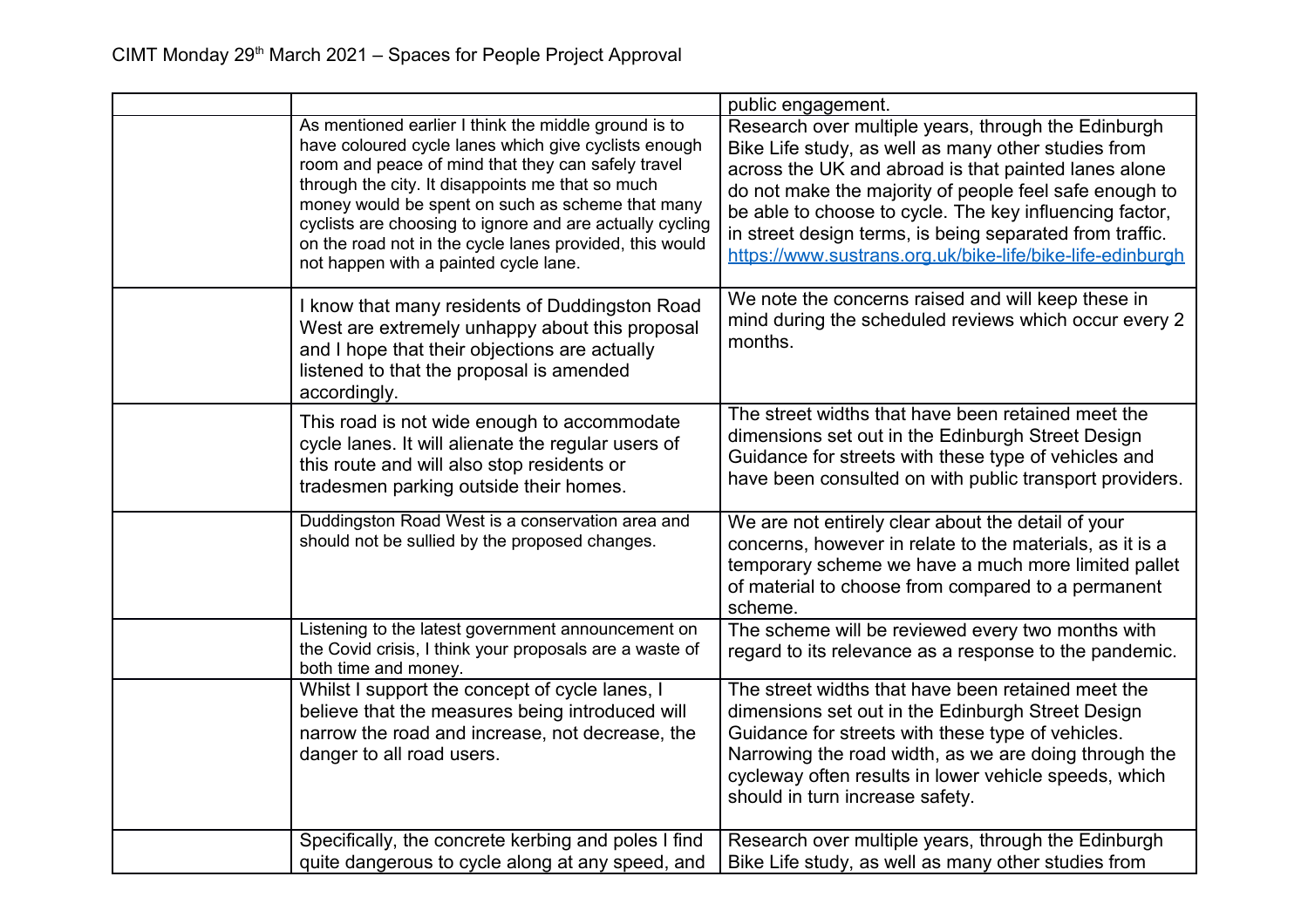|             | think that it is only a matter of time before cyclists<br>are injured by these. I am also sceptical as to<br>whether these will improve safety - my<br>understanding is that most cycling/vehicle<br>accidents occur at junctions - exactly where these<br>measures disappear! | across the UK is that the key influencing factor, in<br>street design terms, is to make streets feel safer for<br>cycling is being separated from traffic.<br>https://www.sustrans.org.uk/bike-life/bike-life-edinburgh<br>As these are temporary materials, we are limited to<br>what we can do at junctions. However please note that<br>we are included red screeded cycleways at all the side<br>roads to increase cycle safety. |
|-------------|--------------------------------------------------------------------------------------------------------------------------------------------------------------------------------------------------------------------------------------------------------------------------------|--------------------------------------------------------------------------------------------------------------------------------------------------------------------------------------------------------------------------------------------------------------------------------------------------------------------------------------------------------------------------------------------------------------------------------------|
|             | There is also the issue of debris accumulating in<br>these lanes to the extent that they become<br>unusable - Milton Road is now like this, and we<br>regularly see cyclists avoiding the lanes.                                                                               | Thank you for raising this issue, the lanes are wide<br>enough to ensure that the Council's sweeping and<br>gritting machines can clean them. We will highlight that<br>an additional clean of the Milton Road ones is required.                                                                                                                                                                                                     |
|             | Finally, potholes - these are the main problem for<br>cyclists - resources should be channelled at<br>providing smooth surfaces for cyclists - this is far<br>better value than unnecessary street furniture.                                                                  | This funding is direct from the Scottish Government for<br>the implementation of such interventions as a response<br>to COVID-19. No Council funding has been diverted<br>from other Council work, such as pothole repair, to this<br>scheme.                                                                                                                                                                                        |
|             | I have seen a video on Facebook of the abomination<br>created by your planning scheme in Silverknowes.                                                                                                                                                                         |                                                                                                                                                                                                                                                                                                                                                                                                                                      |
| FOR(1)      | Strongly supportive of the proposed segregation<br>for cycling, and it would make a really tangible<br>difference to me, and many others who currently<br>do not have a safe route to connect them to other<br>segregated infrastructure such as the Innocent<br>path.         | Thank you for your feedback                                                                                                                                                                                                                                                                                                                                                                                                          |
| Commonplace |                                                                                                                                                                                                                                                                                |                                                                                                                                                                                                                                                                                                                                                                                                                                      |
|             | On one side of Duddingston Rd West here the<br>pavement completely disappears, which means<br>congestion on the other side (which is also very<br>narrow).                                                                                                                     | Unfortunately there was insufficient road width to<br>introduce new footways and cycleways along this<br>section.                                                                                                                                                                                                                                                                                                                    |
|             | Clearly signposted, safe and dedicated<br>pedestrian and cyclist paths (perhaps separately)<br>between Craigmillar (and Innocent Cycle Path<br>and Railway) and Duddingston Village seem to                                                                                    | We have provided cycleways wherever possible.                                                                                                                                                                                                                                                                                                                                                                                        |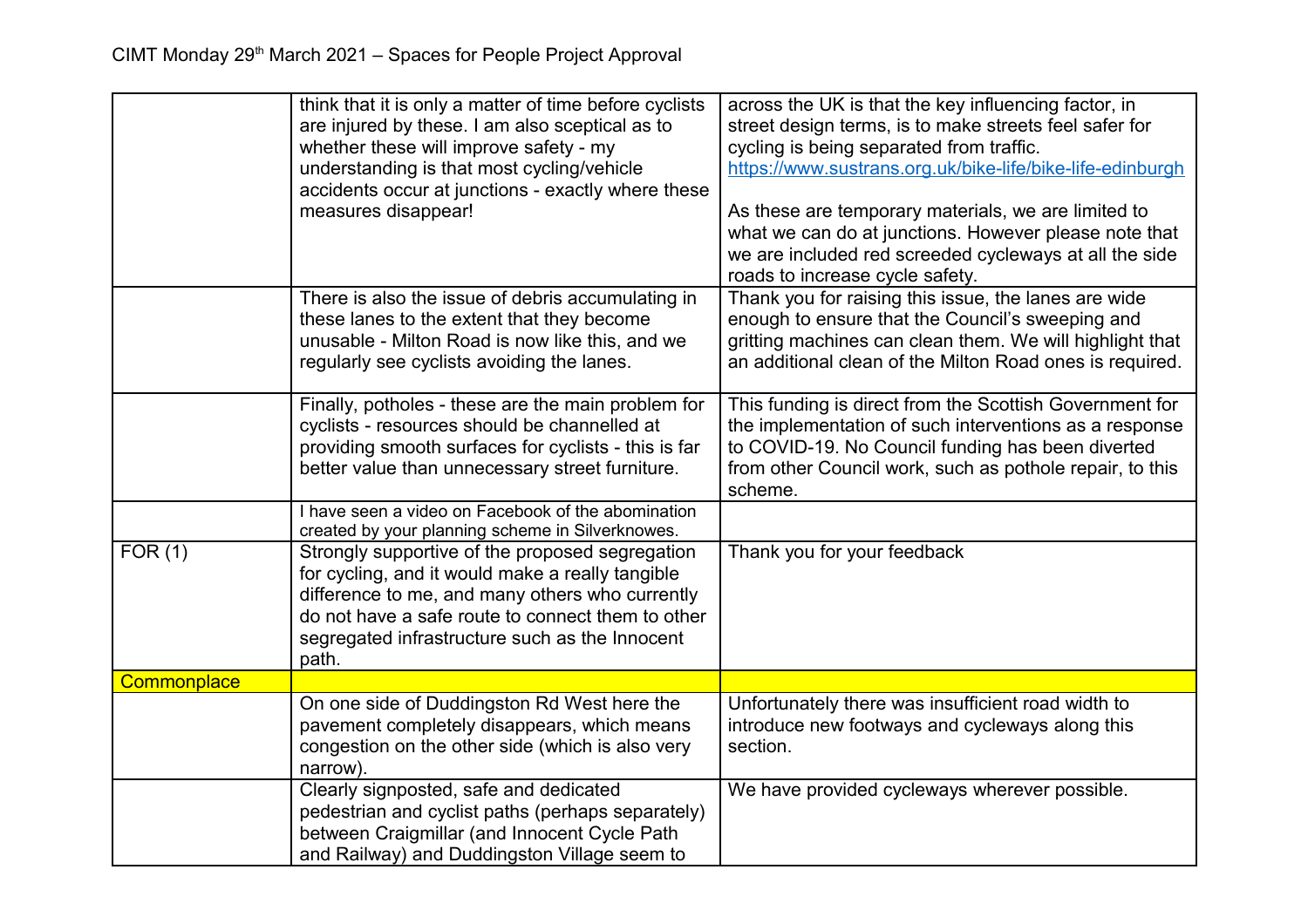| be needed.                                                                                                                                                                                                                                                                                                             |                                                                                                                                                        |
|------------------------------------------------------------------------------------------------------------------------------------------------------------------------------------------------------------------------------------------------------------------------------------------------------------------------|--------------------------------------------------------------------------------------------------------------------------------------------------------|
| Pavements are too narrow to socially distance                                                                                                                                                                                                                                                                          | The cycleways will provided a safer space than the<br>road for pedestrians to be able to informally step into if<br>needing to pass another pedestrian |
| Segregated cycle lane from portobello to<br>Duddingston village and on to link with the<br>innocent cycle lane. Road is wide enough and<br>would give Sade cycling for 3 schools as well as<br>providing a route between Edinburgh and<br>portobello. Closing Holyrood park to vehicles<br>would further improve this. | This has been delivered as far as is possible with<br>available width by our scheme.                                                                   |
| The pavement is far too narrow and when<br>schools return safe social distancing will be<br>impossible and dangerous. It is also a horrible<br>street to cycle along to access the innocent path<br>from the Craigmillar castle path.                                                                                  | Unfortunately this section was too narrow to deliver<br>cycle or footway improvements on in temporary<br>materials                                     |
| This is a key cycle link and it is a pretty<br>unpleasant bit to be going uphill. It should be<br>made 20mph with speed bumps added to slow<br>cars and reduce dangerous overtakes over the<br>blind bend                                                                                                              | We are looking to introduce a 20mph limit                                                                                                              |
| Improved crossing required here (Forkenford) as<br>cars speed through the lights.                                                                                                                                                                                                                                      | An improved crossing requires permanent interventions<br>beyond the scope of this scheme                                                               |
| Pavement parking                                                                                                                                                                                                                                                                                                       | Further parking restrictions are included                                                                                                              |
| This crossing has a narrow pinch point on the<br>east side making it difficult to get through a single<br>phase of the lights if there are others at the<br>crossing (Forkenford)                                                                                                                                      | An improved crossing requires permanent interventions<br>beyond the scope of this scheme                                                               |
| Speed of traffic                                                                                                                                                                                                                                                                                                       | We are looking to introduce a 20mph limit                                                                                                              |
| On one side of Duddingston Road West the<br>pavement completely disappears which means<br>congestion on the other side which is also very<br>narrow.                                                                                                                                                                   | Unfortunately there was insufficient road width to<br>introduce new footways and cycleways along this<br>section.                                      |
| This is a twisty road with fast traffic, well used by<br>cyclists. A cycle lane would make it feel much<br>safer. It is a route that many cyclists use to get to                                                                                                                                                       | We have provided cycleways wherever possible.                                                                                                          |